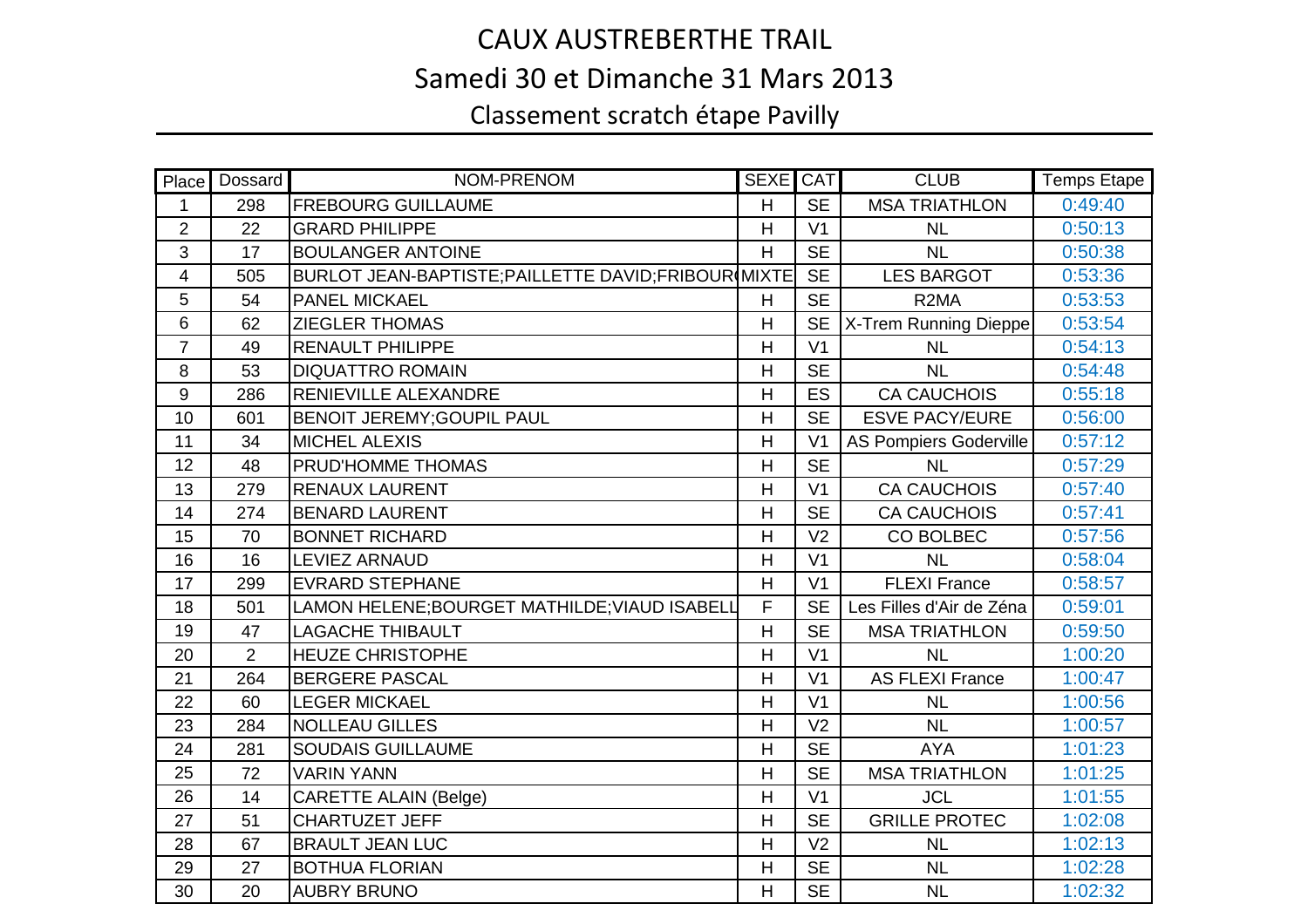| 31 | 23             | <b>MORAND FREDERIC</b>                         | H | <b>SE</b>      | <b>AC BARENTIN</b>        | 1:03:05 |
|----|----------------|------------------------------------------------|---|----------------|---------------------------|---------|
| 32 | 64             | <b>ZIEGLER EMMANUELLE</b>                      | F | <b>SE</b>      | Trail Ht Koenigsbourg     | 1:03:14 |
| 33 | 25             | <b>LEGER ERIC</b>                              | H | V <sub>1</sub> | <b>AC BARENTIN</b>        | 1:03:18 |
| 34 | 38             | DELALANDRE ALEXANDRE                           | H | <b>SE</b>      | <b>AS FLEXI France</b>    | 1:03:20 |
| 35 | 290            | <b>CHANCLOU ANTOINE</b>                        | H | <b>SE</b>      | <b>NL</b>                 | 1:03:21 |
| 36 | 35             | <b>ROUSEE DENIS</b>                            | H | V <sub>1</sub> | <b>DUCLAIR LTAC</b>       | 1:03:30 |
| 37 | 42             | <b>ERMEL LUDOVIC</b>                           | H | V <sub>1</sub> | CO BOLBEC                 | 1:04:23 |
| 38 | 26             | <b>LABBE LAURENT</b>                           | H | V <sub>1</sub> | <b>NL</b>                 | 1:04:51 |
| 39 | 500            | DEVE BRUNO;LEMAISTRE THIERRY;DUSSAUX MAXIM     | H | V <sub>2</sub> | Les Trailers de l'ACB     | 1:05:23 |
| 40 | 285            | LELEU JEAN MICHEL                              | H | V <sub>3</sub> | Ass Radicatrail           | 1:05:47 |
| 41 | 260            | <b>DUFILS GREGORY</b>                          | H | <b>SE</b>      | <b>NL</b>                 | 1:05:50 |
| 42 | 32             | <b>DUVAL PHILIPPE</b>                          | H | V <sub>2</sub> | <b>EAPE</b>               | 1:06:30 |
| 43 | 68             | <b>AUBER GUILLAUME</b>                         | H | V <sub>1</sub> | <b>AC BARENTIN</b>        | 1:06:46 |
| 44 | 69             | <b>HANIN SYLVAIN</b>                           | H | V <sub>1</sub> | <b>NL</b>                 | 1:06:49 |
| 45 | 56             | <b>MORALEDA ANTOINE</b>                        | H | <b>SE</b>      | ORIL.AC                   | 1:07:22 |
| 46 | 11             | <b>RICHARD PATRICK</b>                         | H | V <sub>2</sub> | mitié nature de Montluco  | 1:07:49 |
| 47 | 24             | <b>VERMANDEL ALAIN</b>                         | H | V <sub>3</sub> | <b>AC BARENTIN</b>        | 1:08:01 |
| 48 | 291            | <b>MABIT LUC</b>                               | H | V <sub>3</sub> | <b>RC STEPHANAIS</b>      | 1:08:05 |
| 49 | 57             | LEPREVOST STEPHANE                             | H | V <sub>1</sub> | <b>AC BARENTIN</b>        | 1:08:14 |
| 50 | 278            | <b>BOUTEILLER FREDERIC</b>                     | H | V <sub>1</sub> | <b>CA CAUCHOIS</b>        | 1:08:48 |
| 51 | 37             | <b>VINCENT ALEXANDRE</b>                       | H | V <sub>1</sub> | <b>AS FLEXI France</b>    | 1:09:03 |
| 52 | 65             | <b>COLIN SYLVAIN</b>                           | H | V <sub>1</sub> | <b>NL</b>                 | 1:09:49 |
| 53 | 19             | LOIR VINCENT                                   | H | <b>SE</b>      | C.O.H                     | 1:09:58 |
| 54 | $\overline{7}$ | <b>PLUTON OMELLE</b>                           | F | V <sub>2</sub> | SO Rosny-Sous-Bois        | 1:10:07 |
| 55 | 59             | <b>BOITRELLE BRUNO</b>                         | H | V <sub>2</sub> | Centre Du ROUVRAY         | 1:11:11 |
| 56 | 44             | <b>GROULT DOMINIQUE</b>                        | H | V <sub>2</sub> | ASDPR 76                  | 1:11:18 |
| 57 | 66             | <b>ROUSEE VINCENT</b>                          | H | V <sub>1</sub> | <b>TRAIL ROUMARE 76</b>   | 1:11:20 |
| 58 | 30             | <b>LECLERCQ CHRISTOPHE</b>                     | H | V <sub>1</sub> | <b>NL</b>                 | 1:11:23 |
| 59 | 270            | <b>LEROY NICOLAS</b>                           | H | <b>SE</b>      | <b>NL</b>                 | 1:11:34 |
| 60 | 36             | <b>BERREZ NICOLAS</b>                          | H | <b>SE</b>      | <b>SNLS 44</b>            | 1:11:36 |
| 61 | 61             | <b>CAPPERON ANDRE</b>                          | H | V <sub>2</sub> | <b>NL</b>                 | 1:11:43 |
| 62 | 10             | <b>SIMON GUILLAUME</b>                         | Н | <b>SE</b>      | <b>NL</b>                 | 1:11:44 |
| 63 | 294            | PICOT PHILIPPE                                 | H | V <sub>1</sub> | R <sub>2</sub> MA         | 1:11:44 |
| 64 | 502            | FOUTREL ANDREE;LEBAIF SABRINA;PINVIN VIRGINIE; | F | V <sub>2</sub> | <b>FILLES CA CAUCHOIS</b> | 1:11:58 |
| 65 | 9              | <b>HAVARD PASCAL</b>                           | H | V <sub>1</sub> | <b>NL</b>                 | 1:12:00 |
| 66 | 3              | <b>CHAMAILLARD LAURENCE</b>                    | F | V <sub>2</sub> | SO Rosny-Sous-Bois        | 1:12:04 |
| 67 | 6              | <b>RIGAL DIDIER</b>                            | H | V <sub>1</sub> | SO Rosny-Sous-Bois        | 1:12:04 |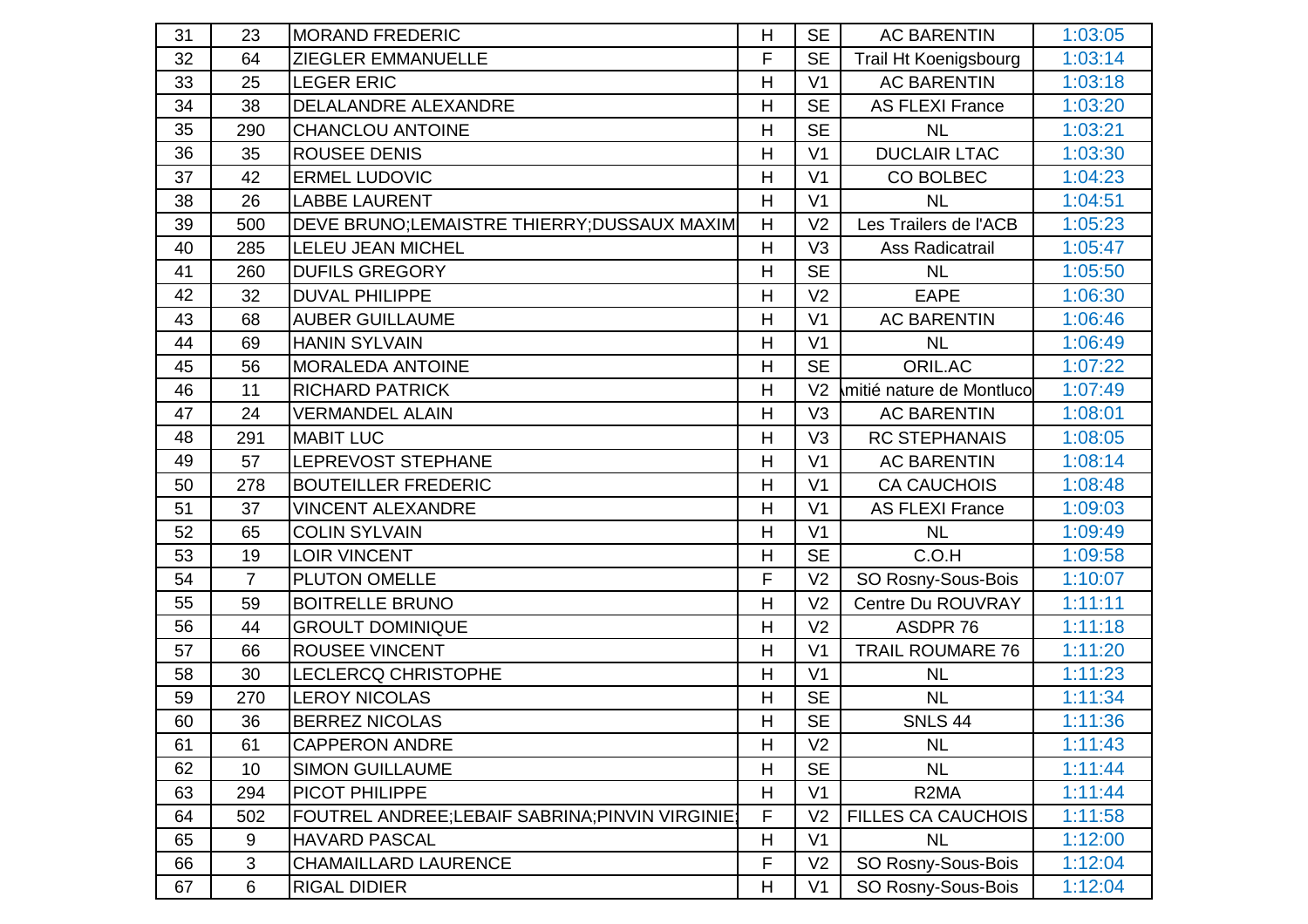| 68  | 24  | <b>VERMANDEL ALAIN</b>                         | H            | V <sub>3</sub> | <b>AC BARENTIN</b>            | 1:12:10 |
|-----|-----|------------------------------------------------|--------------|----------------|-------------------------------|---------|
| 69  | 28  | <b>AZIMI SAM</b>                               | H            | <b>SE</b>      | <b>NL</b>                     | 1:12:10 |
| 70  | 600 | <b>PREVOST MEHDY; REID ALISON</b>              | <b>MIXTE</b> | <b>SE</b>      | <b>AMIENS TRIATHLON</b>       | 1:12:26 |
| 71  | 309 | <b>LECLERCQ DAVID</b>                          | H            | <b>SE</b>      | <b>TRAIL EURE 27</b>          | 1:12:27 |
| 72  | 33  | <b>SAUVAGE JAMES</b>                           | H            | V <sub>1</sub> | <b>NL</b>                     | 1:12:43 |
| 73  | 52  | <b>SUARD VERONIQUE</b>                         | F            | V <sub>1</sub> | <b>SS76</b>                   | 1:13:01 |
| 74  | 21  | <b>GRAUX MICHEL</b>                            | H            | V <sub>2</sub> | <b>AC BARENTIN</b>            | 1:13:32 |
| 75  | 15  | <b>CARETTE CEDRIC (Belge)</b>                  | H            | <b>SE</b>      | <b>JCL</b>                    | 1:13:35 |
| 76  | 263 | <b>BERGERE SYLVIE</b>                          | $\mathsf{F}$ | V <sub>1</sub> | <b>AS FLEXI France</b>        | 1:14:16 |
| 77  | 58  | <b>DENHAUT MICHEL</b>                          | H            | V <sub>2</sub> | Centre Du ROUVRAY             | 1:14:29 |
| 78  | 295 | <b>DEVE FABRICE</b>                            | H            | <b>SE</b>      | <b>NL</b>                     | 1:14:30 |
| 79  | 39  | <b>DOLLE OLIVIER</b>                           | H            | <b>SE</b>      | <b>AS Totalpetrochemicals</b> | 1:14:43 |
| 80  | 307 | <b>LHOMMEL YOHANN</b>                          | H            | <b>SE</b>      | <b>NL</b>                     | 1:16:12 |
| 81  | 41  | <b>TALIBART GATIEN</b>                         | Н            | V <sub>1</sub> | <b>NL</b>                     | 1:16:23 |
| 82  | 84  | <b>CREVEL CLAIRE</b>                           | F            | V <sub>1</sub> | <b>AC BARENTIN</b>            | 1:16:26 |
| 83  | 269 | <b>COLE SYLVAIN</b>                            | H            | V <sub>2</sub> | <b>NL</b>                     | 1:16:29 |
| 84  | 63  | <b>MEERSMAN ESTELLE</b>                        | F            | V <sub>1</sub> | <b>YVETOT TRIATHON</b>        | 1:16:33 |
| 85  | 275 | <b>BENARD GERALDINE</b>                        | F            | <b>SE</b>      | <b>NL</b>                     | 1:16:44 |
| 86  | 5   | <b>GOULLENCOURT LAURENT</b>                    | H            | V <sub>1</sub> | SO Rosny-Sous-Bois            | 1:16:45 |
| 87  | 311 | <b>DUHAMEL EMELINE</b>                         | $\mathsf{F}$ | <b>SE</b>      | <b>MSA TRIATHLON</b>          | 1:17:56 |
| 88  | 71  | <b>VARIN OLIVIER</b>                           | H            | V <sub>2</sub> | <b>NL</b>                     | 1:17:56 |
| 89  | 265 | <b>HUNAULT LIONEL</b>                          | H            | V <sub>1</sub> | <b>COS RENAULT LARDY</b>      | 1:18:42 |
| 90  | 13  | <b>CARLIER DAVID</b>                           | Н            | <b>SE</b>      | <b>NL</b>                     | 1:19:43 |
| 91  | 31  | <b>RENAUX MARTINE</b>                          | F            | V <sub>2</sub> | <b>AC SOTTEVILLE</b>          | 1:19:53 |
| 92  | 40  | <b>GUILLERME ALAIN</b>                         | Н            | V <sub>2</sub> | <b>NL</b>                     | 1:20:37 |
| 93  | 46  | <b>BERNIERE MICHEL</b>                         | H            | V <sub>3</sub> | NL                            | 1:21:05 |
| 94  | 292 | <b>CORDIER MATHIEU</b>                         | H            | <b>SE</b>      | NL                            | 1:22:32 |
| 95  | 280 | <b>VIMARD MARIE</b>                            | F            | <b>SE</b>      | <b>AYA</b>                    | 1:22:35 |
| 96  | 283 | <b>GRANDJEAN STEPHANE</b>                      | H            | V <sub>1</sub> | <b>NL</b>                     | 1:22:40 |
| 97  | 18  | LECLERC FREDERIC                               | H            | V <sub>1</sub> | <b>NL</b>                     | 1:23:19 |
| 98  | 45  | <b>VAUTIER GUY</b>                             | H            | V <sub>1</sub> | <b>NL</b>                     | 1:23:35 |
| 99  | 504 | CREVEL CLAIRE; SANDRINE; ORANGE CHRISTINE; LEG | F            | V <sub>1</sub> | <b>AC BARENTIN</b>            | 1:23:39 |
| 100 | 287 | <b>LECLERCQ ERIC</b>                           | H            | V <sub>1</sub> | <b>TRAIL EURE 27</b>          | 1:23:54 |
| 101 | 267 | LEVEQUE CARINE                                 | F            | <b>SE</b>      | <b>NL</b>                     | 1:24:50 |
| 102 | 273 | <b>DUTRIAU STEPHANIE</b>                       | F            | <b>SE</b>      | <b>NL</b>                     | 1:24:51 |
| 103 | 308 | <b>RIDEL KEVIN</b>                             | Н            | ES             | <b>NL</b>                     | 1:26:16 |
| 104 | 266 | PIEDNOEL JEROME                                | H            |                | SE Coureurs du lin Doudeville | 1:26:18 |